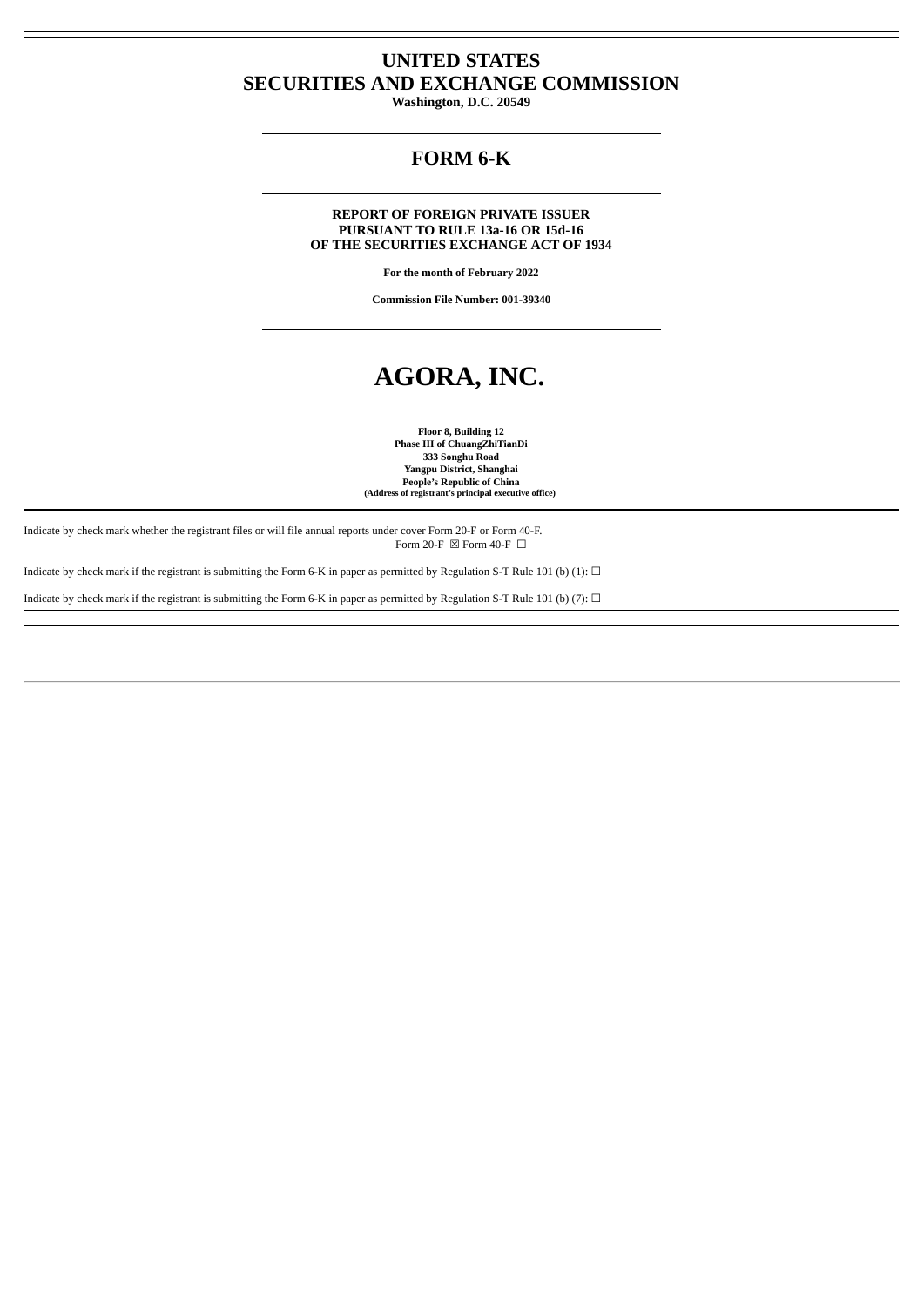# **EXHIBIT INDEX**

| Exhibit | <b>Description</b>                                                                        |
|---------|-------------------------------------------------------------------------------------------|
|         |                                                                                           |
| 99.1    | Press Release — Agora, Inc. Reports Fourth Quarter and Fiscal Year 2021 Financial Results |
| 99.2    | Press Release — Agora, Inc. Announces US\$200 Million Share Repurchase Program            |
|         |                                                                                           |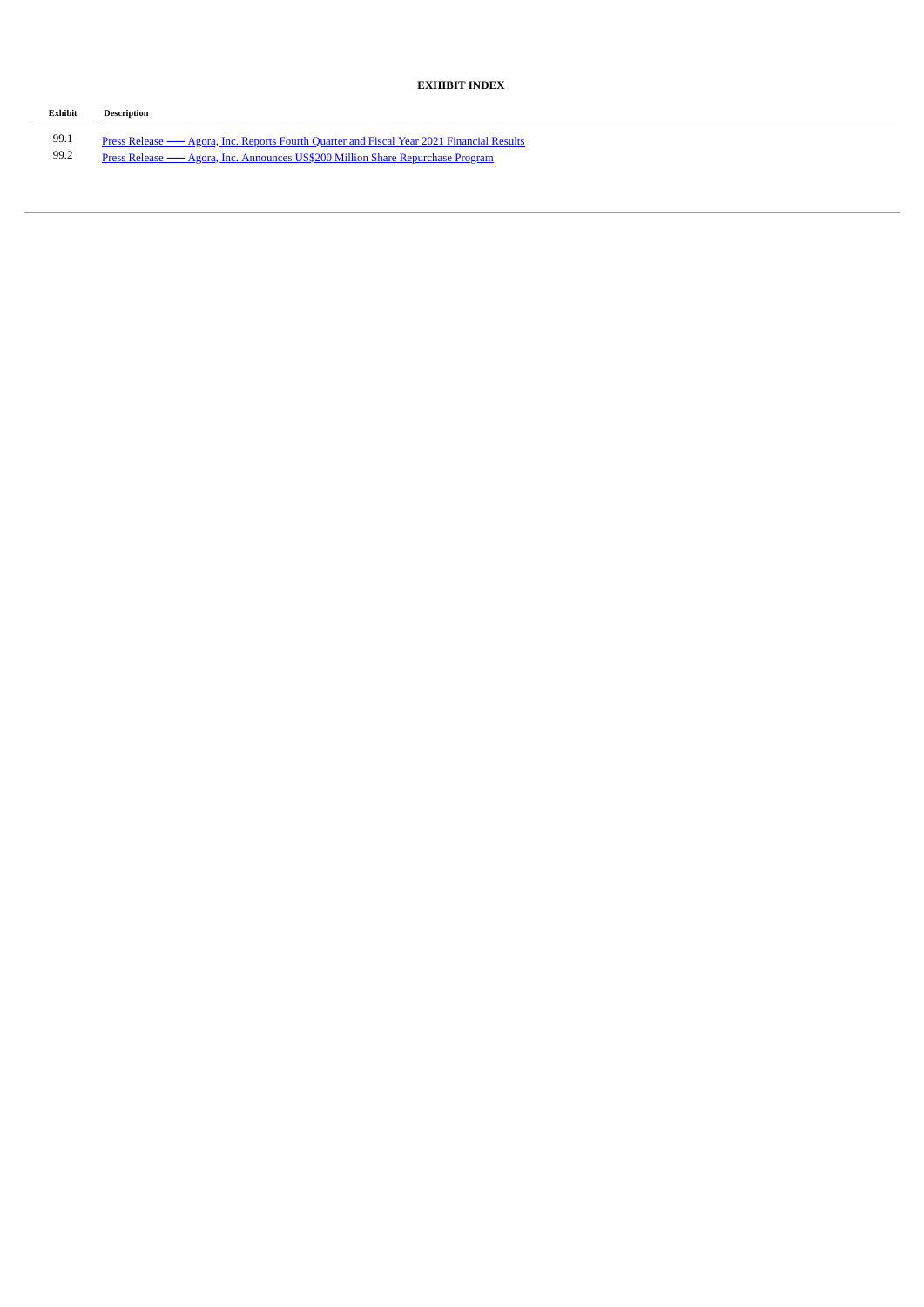# **SIGNATURES**

Pursuant to the requirements of the Securities Exchange Act of 1934, the registrant has duly caused this report to be signed on its behalf by the undersigned, thereto duly authorized.

# **AGORA, INC.**

By: /s/ Jingbo Wang Name: Jingbo Wang Title: Chief Financial Officer

Date: February 23, 2022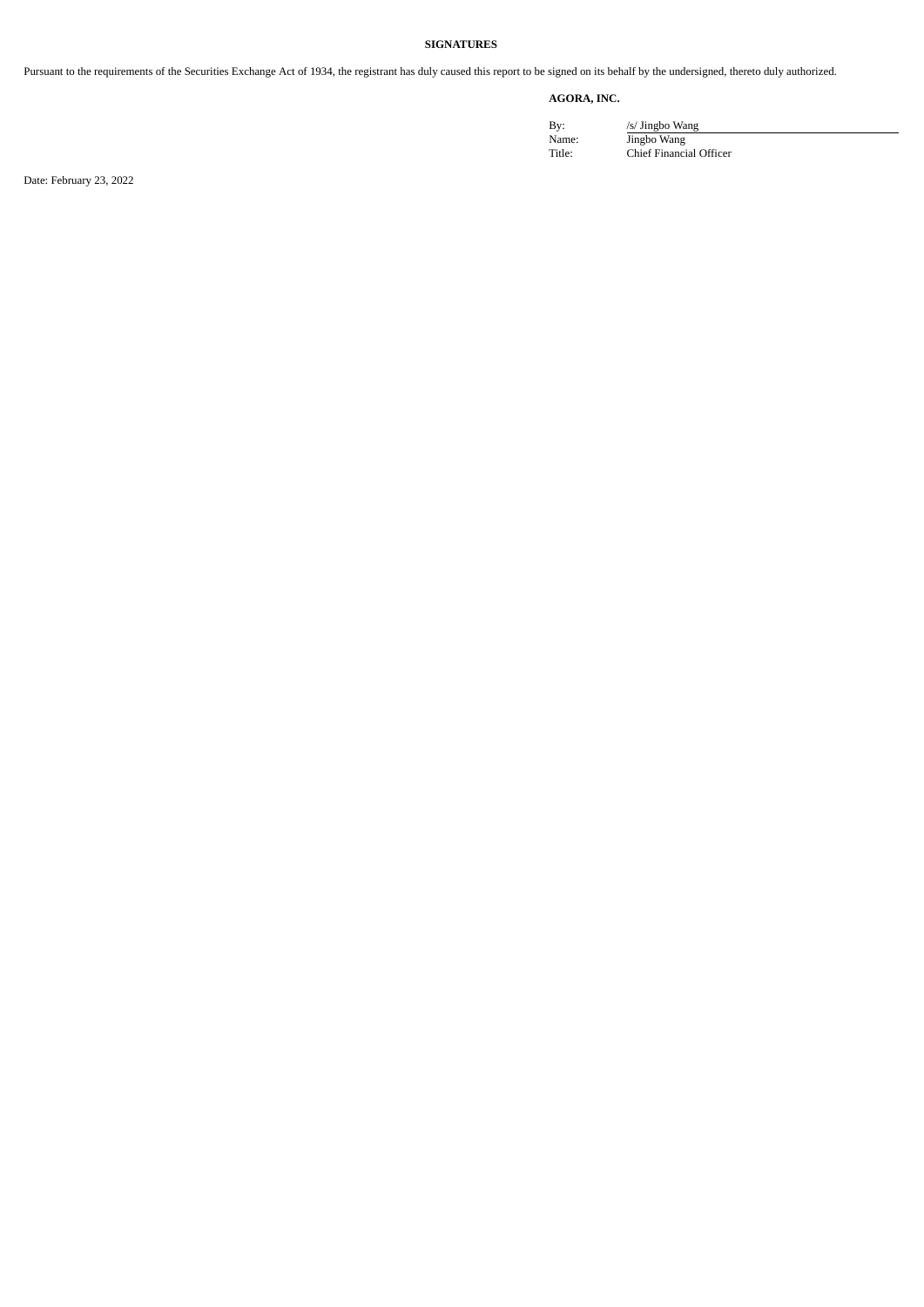# <span id="page-3-0"></span>February 22, 2022

SANTA CLARA, Calif. – (Globe Newswire) – Agora, Inc. (NASDAQ: API) ("Agora"), a pioneer and leading platform for real-time engagement APIs, today announced its financial results for the fourth quarter and the fiscal year ended December 31, 2021.

"We closed the year with strong fourth-quarter results. The adoption of the Agora real-time engagement platform continues to grow, with our SDKs now installed globally in more applications than any of our competitors," said Tony Zhao, founder, chairman, and CEO of Agora. "We continue to introduce innovative solutions for metaverse use cases, such as MetaKTV, MetaChat and 3D Spatial Audio, to empower developers to create connected virtual worlds without boundaries and strengthen our position as a premier infrastructure provider for the metaverse."

#### **Fourth Quarter 2021 Highlights**

- **Total revenues** for the quarter were \$40.4 million, an increase of 21.5% from \$33.3 million in the fourth quarter of 2020.
- **Active Customers** as of December 31, 2021 were 2,670, excluding those for Easemob, an increase of 27.4% from 2,095 as of December 31, 2020.
- **Constant Currency Dollar-Based Net Expansion Rate**, excluding Easemob, was 104% for the trailing 12-month period ended December 31, 2021.
- **Net loss** for the quarter was \$21.2 million, compared to net loss of \$6.2 million in the fourth quarter of 2020. After excluding share-based compensation expenses, acquisition related expenses, amortization expenses of acquired intangible assets and income tax related to acquired intangible assets, non-GAAP net loss for the quarter was \$11.9 million, compared to the non-GAAP net loss of \$3.2 million in the fourth quarter of 2020. **Adjusted EBITDA** for the quarter was negative \$13.1 million, compared to negative \$3.3 million in the fourth quarter of 2020.
- **Total cash, cash equivalents and short-term investments** as of December 31, 2021 was \$755.3 million.
- **Net cash generated from operating activities** for the quarter was \$5.1 million, compared to \$2.0 million in the fourth quarter of 2020. **Free cash flow** for the quarter was \$2.9 million, compared to negative \$1.4 million in the fourth quarter of 2020.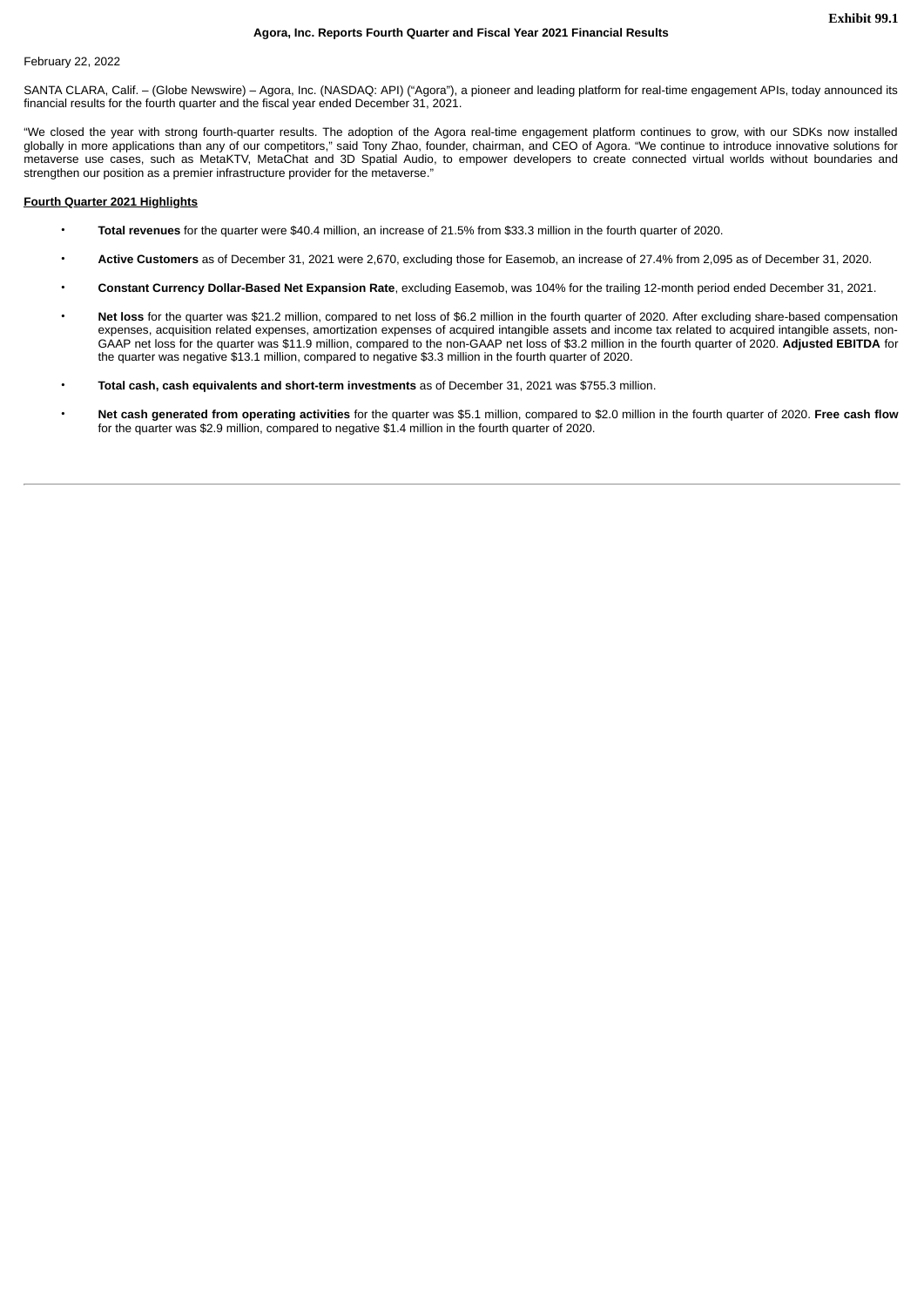# **Fiscal Year 2021 Highlights**

- **Total revenues** in 2021 were \$168.0 million, an increase of 25.8% from \$133.6 million in 2020.
- **Net loss** in 2021 was \$72.4 million, compared to net loss of \$3.1 million in 2020. After excluding share-based compensation expenses, acquisition related expenses, amortization expenses of acquired intangible assets and income tax related to acquired intangible assets, non-GAAP net loss in 2021 was \$33.5 million, compared to the non-GAAP net income of \$8.9 million in 2020. **Adjusted EBITDA** in 2021 was negative \$33.3 million, compared to \$11.2 million in 2020.
- **Net cash used in operating activities** in 2021 was \$20.0 million, compared to net cash generated from operating activities of \$6.6 million in 2020. **Free cash flow** in 2021 was negative \$32.2 million, compared to negative \$6.3 million in 2020.

### **Fourth Quarter 2021 Financial Results**

#### **Revenues**

Total revenues were \$40.4 million in the fourth quarter of 2021, an increase of 21.5% from \$33.3 million in the same period last year, primarily due to increased usage of our video calling and voice calling products as a result of our business expansion and usage growth in emerging use cases.

# **Cost of Revenues**

Cost of revenues was \$15.0 million in the fourth quarter of 2021, an increase of 13.7% from \$13.2 million in the same period last year, primarily due to increase in personnel costs as we continue to build our service team.

#### **Gross Profit and Gross Margin**

Gross profit was \$25.4 million in the fourth quarter of 2021, an increase of 26.5% from \$20.1 million in the same period last year. Gross margin was 63.0% in the fourth quarter of 2021, an increase of 2.6% from 60.4% in the same period last year, primarily due to the implementation of technical and infrastructural optimizations.

#### **Operating Expenses**

Operating expenses were \$51.9 million in the fourth quarter of 2021, an increase of 81.9% from \$28.5 million in the same period last year.

• **Research and development** expenses were \$28.8 million in the fourth quarter of 2021, an increase of 99.3% from \$14.4 million in the same period last year, primarily due to increased personnel costs as we continue to build our research and development team, including an increase in share-based compensation from \$1.4 million in the fourth quarter of 2020 to \$4.7 million in the fourth quarter of 2021.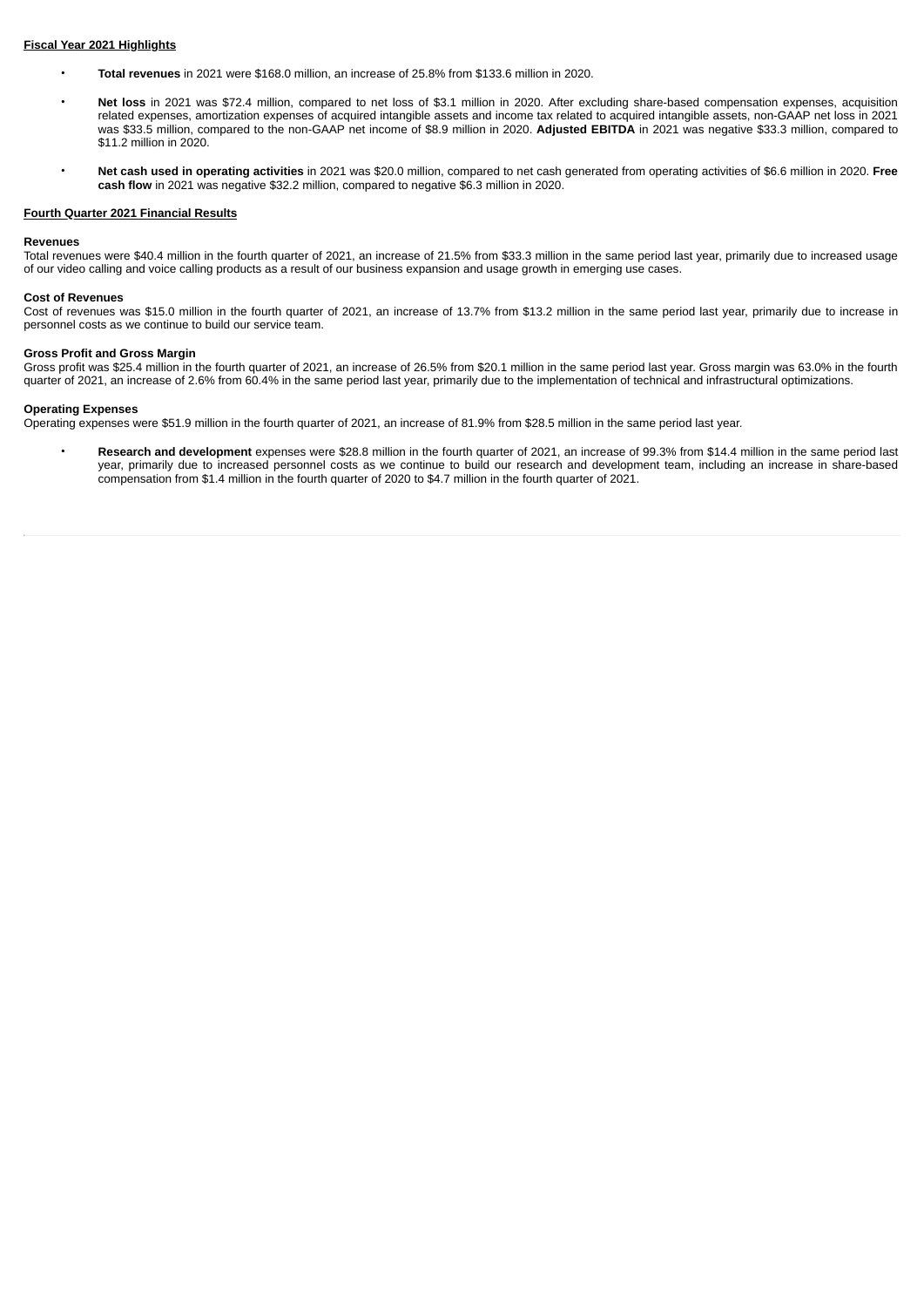- **Sales and marketing** expenses were \$13.8 million in the fourth quarter of 2021, an increase of 85.5% from \$7.4 million in the same period last year, primarily due to increased personnel costs as we continue to build our sales and marketing team, including an increase in share-based compensation from \$0.5 million in the fourth quarter of 2020 to \$1.2 million in the fourth quarter of 2021, as well as higher advertising expenses compared to the same period in the prior year.
- **General and administrative** expenses were \$9.3 million in the fourth quarter of 2021, an increase of 40.0% from \$6.7 million in the same period last year, primarily due to increased personnel costs as we continue to build our administration team, including an increase in share-based compensation from \$1.0 million in the fourth quarter of 2020 to \$2.0 million in the fourth quarter of 2021.

#### **Other Operating Income**

Other operating income was \$1.7 million in the fourth quarter of 2021, compared to \$0.7 million in the same period last year, primarily due to government subsidies.

#### **Loss from Operations**

Loss from operations was \$24.8 million in the fourth quarter of 2021, compared to loss from operations of \$7.7 million in the same period last year.

#### **Interest Income**

Interest income was \$2.1 million in the fourth quarter of 2021, compared to \$1.5 million in the same period last year, primarily due to an increase in the average balance of cash and cash equivalents and short-term investments due to proceeds from the private placement in the first quarter of 2021.

#### **Investment Loss**

Investment loss was \$0.7 million in the fourth quarter of 2021, primarily due to the impairment of an investment in the fourth quarter of 2021, whereas there were no material investments in the same period last year.

# **Other income**

Other income was \$1.6 million in the fourth quarter of 2021, primarily due to the income of incentive payments from a depositary bank, whereas there were no material transactions in the same period last year.

# **Net Loss**

Net loss was \$21.2 million in the fourth quarter of 2021, compared to net loss of \$6.2 million in the same period last year.

# **Net loss attributable to ordinary shareholders**

Net loss attributable to ordinary shareholders was \$21.2 million in the fourth quarter of 2021, compared to \$6.2 million in the same period last year.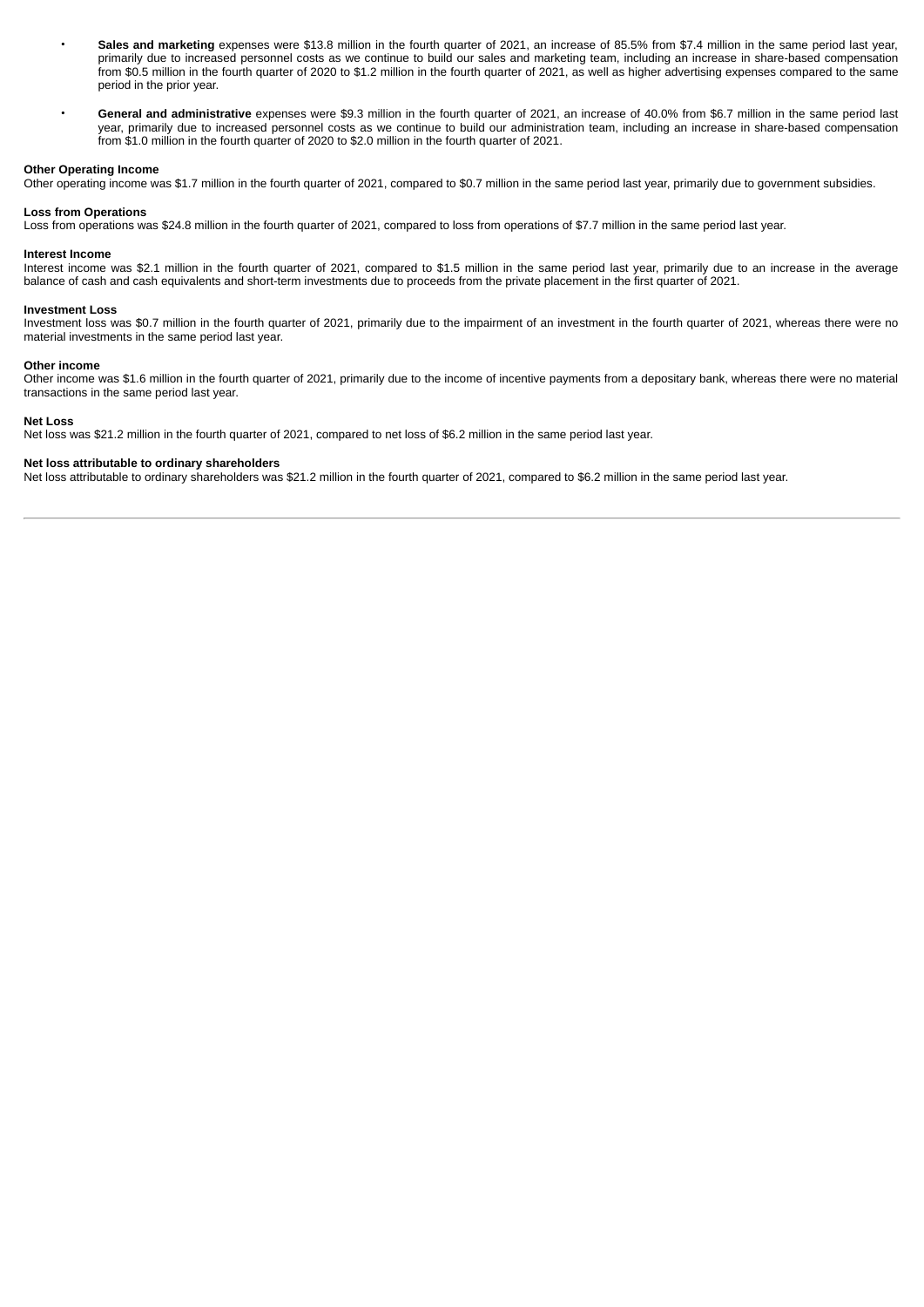# **Net loss per American Depositary Share**

Net loss per American Depositary Share ("ADS")1 was \$0.19 in the fourth quarter of 2021, compared to \$0.06 in the same period last year.

#### **Fiscal Year 2021 Financial Results**

#### **Revenues**

Total revenues in 2021 were \$168.0 million, an increase of 25.8% from \$133.6 million in 2020, primarily due to increased usage of our video calling and voice calling products as a result of our global business expansion, diversification of product portfolio and usage growth in emerging use cases.

#### **Cost of Revenues**

Cost of revenues in 2021 was \$64.0 million, an increase of 35.5% from \$47.2 million in 2020, primarily due to increases in bandwidth and co-location costs, personnel costs, and depreciation of servers and network equipment as we continue to scale our business.

#### **Gross Profit and Gross Margin**

Gross profit in 2021 was \$104.0 million, an increase of 20.4% from \$86.4 million in 2020. Gross margin in 2021 was 61.9%, a decrease of 2.8% from 64.7% in 2020, primarily due to our international expansion to regions with higher infrastructure costs and capacity expansion in anticipation of future usage growth.

#### **Operating Expenses**

Operating expenses in 2021 were \$187.3 million, an increase of 100.9% from \$93.2 million in 2020.

- **Research and development** expenses in 2021 were \$110.7 million, an increase of 123.6% from \$49.5 million in 2020, primarily due to increased personnel costs as we continue to build our research and development team, including an increase in share-based compensation from \$5.3 million in 2020 to \$19.7 million in 2021.
- **Sales and marketing** expenses in 2021 were \$46.3 million, an increase of 79.9% from \$25.7 million in 2020, primarily due to increased personnel costs as we continue to build our sales and marketing team, including an increase in share-based compensation from \$2.1 million in 2020 to \$4.8 million in 2021, as well as higher advertising expenses compared to the prior year.
- **General and administrative** expenses in 2021 were \$30.3 million, an increase of 68.4% from \$18.0 million in 2020, primarily due to increased personnel costs as we continue to build our team, including an increase in share-based compensation from \$4.2 million in 2020 to \$6.0 million in 2021

1 One ADS represents four Class A ordinary shares.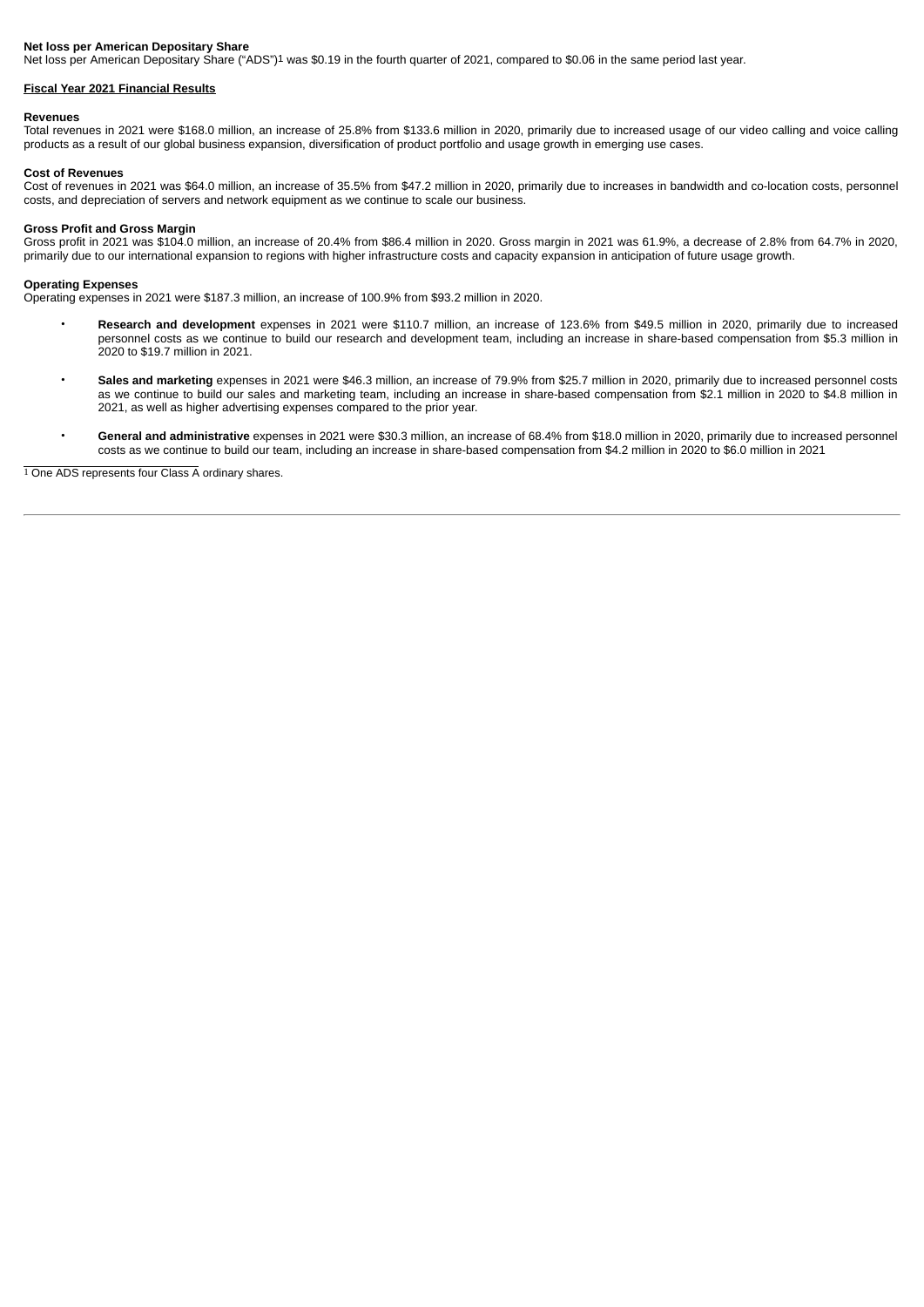, as well as additional expected credit loss provisions recorded during the year under ASC 326, Measurement of Credit Losses on Financial Instruments.

# **Other Operating Income**

Other operating income in 2021 was \$2.6 million, compared to \$1.7 million in 2020, primarily due to government subsidies.

#### **Loss from Operations**

Loss from operations in 2021 was \$80.7 million, compared to \$5.2 million in 2020.

#### **Interest Income**

Interest income in 2021 was \$8.4 million, compared to \$2.7 million in 2020, primarily due to an increase in the average balance of cash and cash equivalents and shortterm investments due to proceeds from our initial public offering and concurrent private placement in the second quarter of 2020 and the private placement in the first quarter of 2021.

# **Investment Loss**

Investment loss in 2021 was \$1.7 million, primarily due to an investment loss of an equity investment sold in the third quarter of 2021 and impairment of an investment in the fourth quarter of 2021, whereas there were no material investments in 2020.

#### **Other income**

Other income in 2021 was \$1.6 million, primarily due to the income of incentive payments from a depositary bank, whereas there were no material transactions in 2020.

#### **Net Loss**

Net loss in 2021 was \$72.4 million, compared to net loss of \$3.1 million in 2020.

#### **Net loss attributable to ordinary shareholders**

Net loss attributable to ordinary shareholders in 2021 was \$72.4 million, compared to \$203.3 million in 2020, primarily due to the accretion of preferred shares to redemption value before the completion of our initial public offering.

#### **Net loss per American Depositary Share**

Net loss per ADS in 2021 was \$0.66, compared to \$3.02 in 2020.

#### **Financial Outlook**

Based on currently available information, Agora expects total revenues for the year ending December 31, 2022 to be between \$176 million and \$178 million. This outlook reflects Agora's current and preliminary views on the market and operational conditions, and the outlook ranges for the year ending December 31, 2021 reflect various assumptions that are subject to change based on uncertainties, including but not limited to the impact of the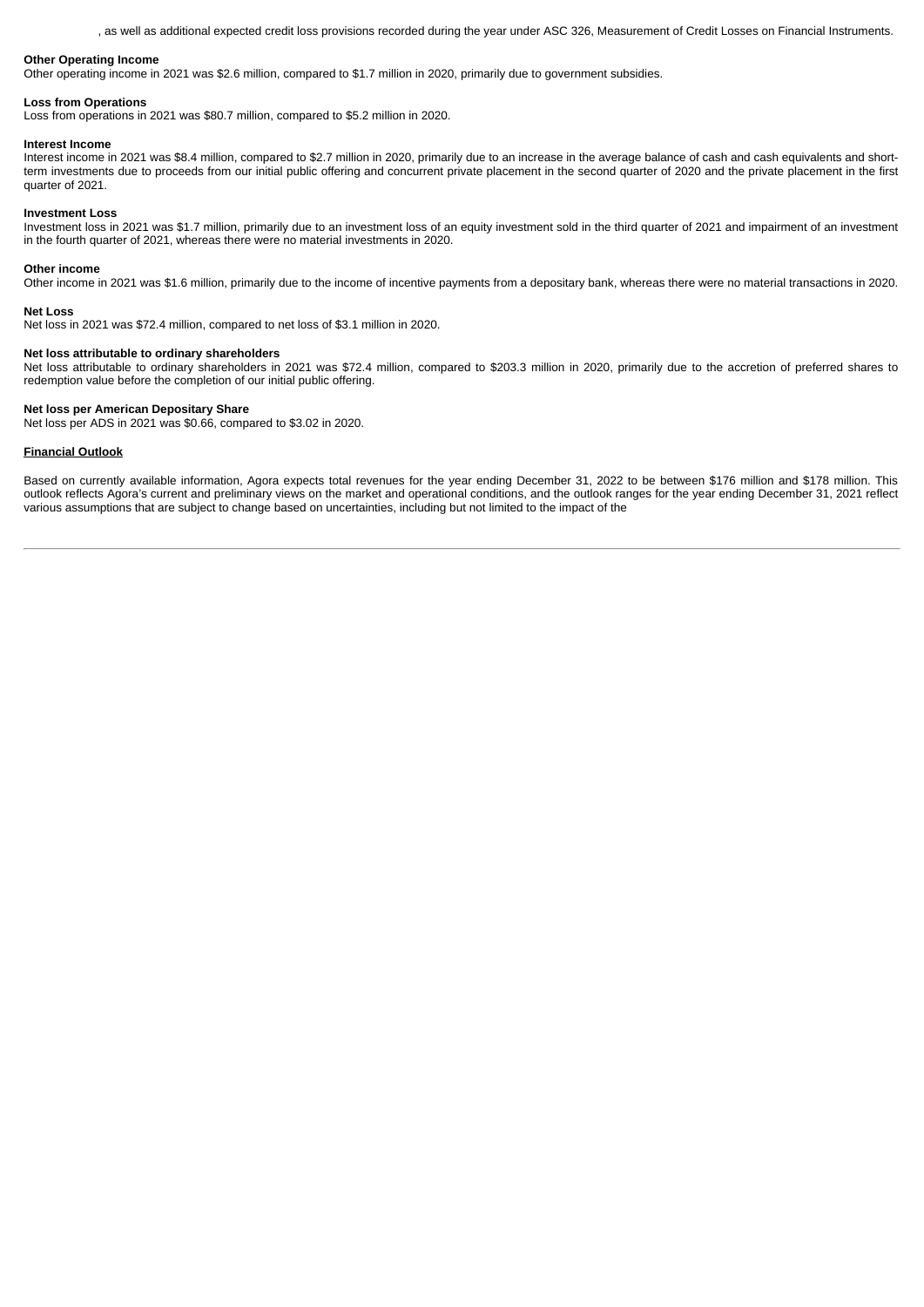COVID-19 pandemic and the new regulation on the K12 academic tutoring sector in China.

# **Earnings Call**

Agora will host a conference call to discuss the financial results at 5 p.m. Pacific Time / 8:00 p.m. Eastern Time on the same day. Details for the conference call are as follows:

Event title: Agora, Inc. 4Q and Fiscal Year 2021 Financial Results

Conference ID: 5725678

Direct Event online registration: http://apac.directeventreg.com/registration/event/5725678

Please register in advance of the conference using the link provided above. Upon registering, you will be provided with participant dial-in numbers, Direct Event passcode and unique registrant ID.

A digital recording of the conference call will be available for replay two hours after the call's completion (dial-in number: US 18554525696, International +61 2 81990299; same conference ID as shown above).

Please visit Agora's investor relations website at https://investor.agora.io/investor-relations on February 22, 2022 to view the earnings release and accompanying slides prior to the conference call.

# **Use of Non-GAAP Financial Measures**

Agora has provided in this press release financial information that has not been prepared in accordance with generally accepted accounting principles in the United States ("GAAP"). Agora uses these non-GAAP financial measures internally in analyzing its financial results and believes that the use of these non-GAAP financial measures is useful to investors as an additional tool to evaluate ongoing operating results and trends and in comparing Agora's financial results with other companies in its industry, many of which present similar non-GAAP financial measures. Besides free cash flow (as defined below), each of these non-GAAP financial measures represents the corresponding GAAP financial measure before share-based compensation expenses, acquisition related expenses, amortization expenses of acquired intangible assets and income tax related to acquired intangible assets. Agora believes that such non-GAAP financial measures help identify underlying trends in its business that could otherwise be distorted by the effects of such share-based compensation expenses, acquisition related expenses, amortization expenses of acquired intangible assets and income tax related to acquired intangible assets that it includes in its cost of revenues, total operating expenses and net income (loss). Agora believes that all such non-GAAP financial measures also provide useful information about its operating results, enhance the overall understanding of its past performance and future prospects and allow for greater visibility with respect to key metrics used by its management in its financial and operational decision-making.

Non-GAAP financial measures are not meant to be considered in isolation or as a substitute for comparable GAAP financial measures and should be read only in conjunction with Agora's consolidated financial statements prepared in accordance with GAAP. A reconciliation of Agora's historical non-GAAP financial measures to the most directly comparable GAAP measures has been provided in the tables captioned "Reconciliation of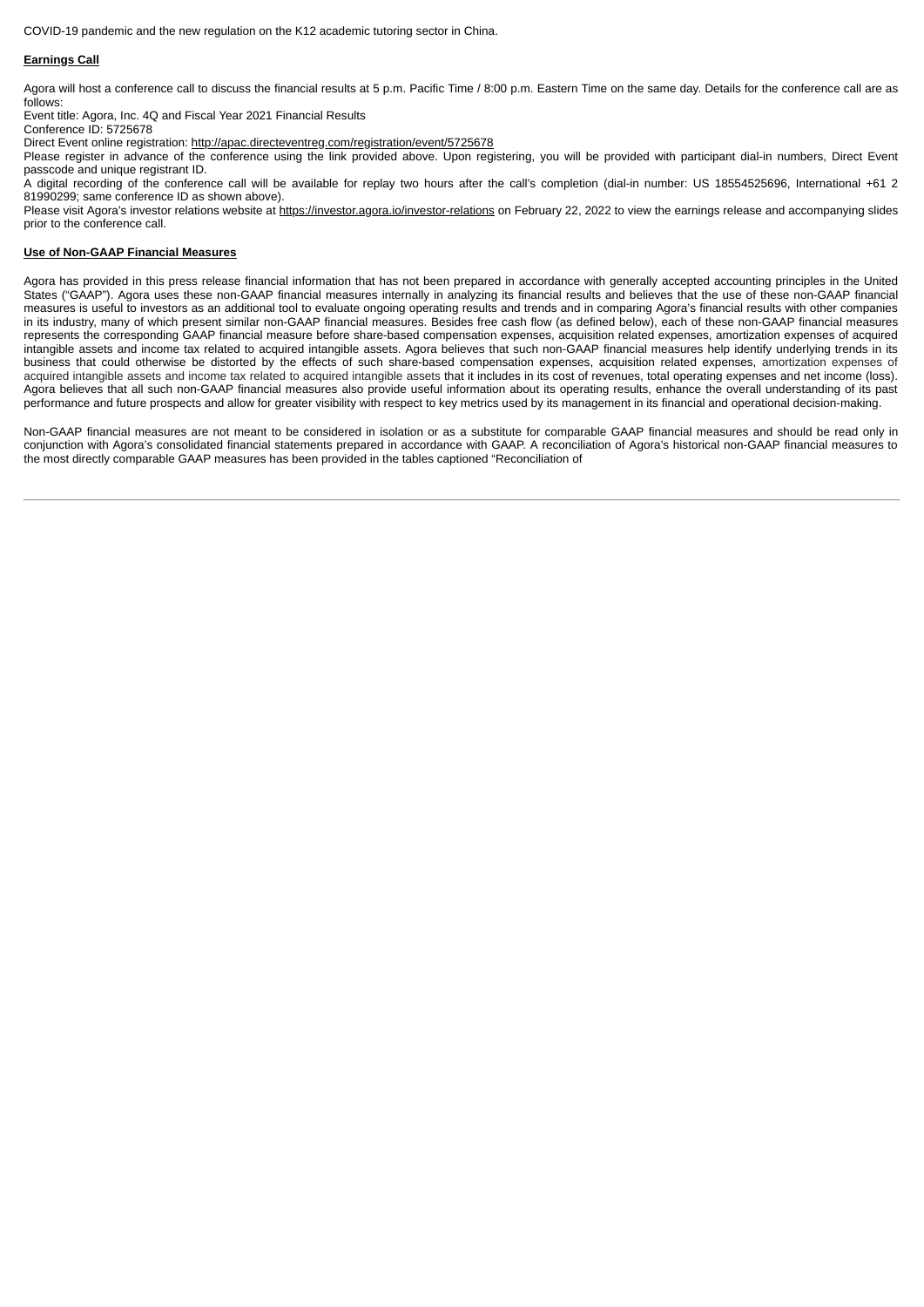GAAP to Non-GAAP Measures" included at the end of this press release, and investors are encouraged to review the reconciliation.

Definitions of Agora's non-GAAP financial measures included in this press release are presented below.

#### *Non-GAAP Net Income (Loss)*

Agora defines non-GAAP net income (loss) as net income (loss) adjusted to exclude share-based compensation expenses, acquisition related expenses, amortization expenses of acquired intangible assets and income tax related to acquired intangible assets.

#### *Adjusted EBITDA*

Agora defines Adjusted EBITDA as net income (loss) before exchange gain (loss), interest income, investment income (loss), other income, equity in income of affiliates, income taxes, depreciation of property and equipment, and adjusted to exclude the effects of share-based compensation expenses, acquisition related expenses and amortization expenses of acquired intangible assets.

#### *Free Cash Flow*

Agora defines free cash flow as net cash provided by operating activities less purchases of property and equipment. Agora considers free cash flow to be a liquidity measure that provides useful information to management and investors regarding net cash provided by operating activities and cash used for investments in property and equipment required to maintain and grow the business.

# **Operating Metrics**

Agora also uses other operating metrics included in this press release and defined below to assess the performance of its business.

#### *Active Customers*

Agora defines an active customer at the end of any particular period as an organization or individual developer from which Agora generated more than \$100 of revenue during the preceding 12 months. Agora counts customers based on unique customer account identifiers. Generally, one software application uses the same customer account identifier throughout its life cycle while one account may be used for multiple applications.

#### *Constant Currency Dollar-Based Net Expansion Rate*

Agora calculates Dollar-Based Net Expansion Rate for a trailing 12-month period by first identifying all customers in the prior 12-month period, and then calculating the quotient from dividing the revenue generated from such customers in the trailing 12-month period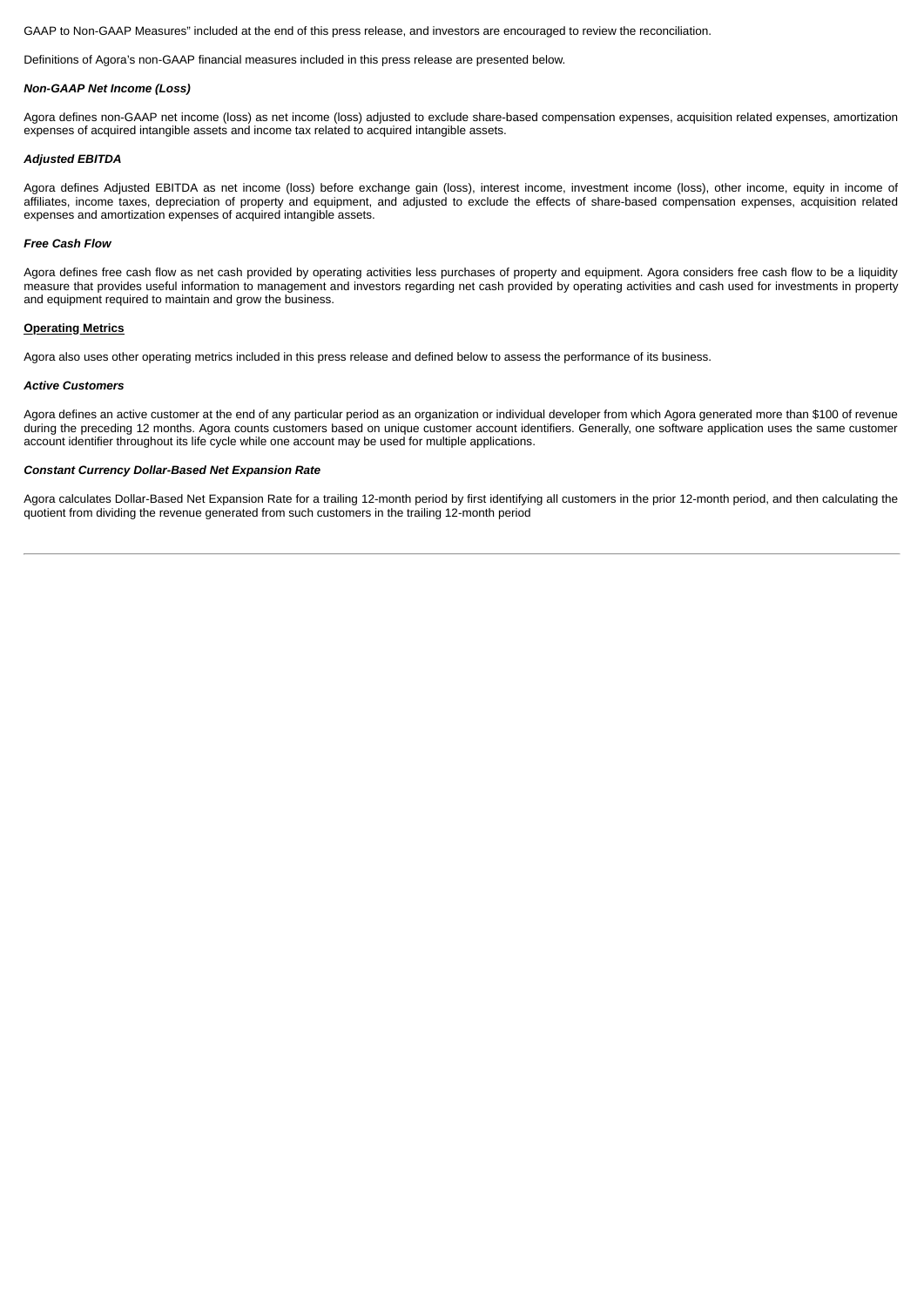by the revenue generated from the same group of customers in the prior 12-month period. Constant Currency Dollar-Based Net Expansion Rate is calculated the same way as Dollar-Based Net Expansion Rate but using fixed exchange rates based on the daily average exchange rates prevailing during the prior 12-month period to remove the impact of foreign currency translations. Agora believes Constant Currency Dollar-Based Net Expansion Rate facilitates operating performance comparisons on a period-to-period basis as Agora does not consider the impact of foreign currency fluctuations to be indicative of its core operating performance.

# **Impact of the Recently Adopted Accounting Pronouncement**

Agora adopted ASU 2016-02, Leases ("ASC 842") beginning January 1, 2021 and elected to use the modified retrospective method with the optional transition that allows for a cumulative-effect adjustment to the opening balance of retained earnings recorded on January 1, 2021, with no adjustments to prior periods presented. No cumulative effect adjustment to the opening balance of retained earnings was required. Upon adoption of ASC 842 on January 1, 2021, Agora recognized right of use assets as well as lease liabilities of \$6.5 million for operating leases. Agora does not have any finance leases. The adoption of the new guidance did not have a material effect on our results of operations, financial condition or liquidity.

# **Safe Harbor Statements**

This press release contains ''forward-looking statements'' within the meaning of Section 27A of the Securities Act of 1933, as amended and Section 21E of the Securities Exchange Act of 1934, as amended and the Private Securities Litigation Reform Act of 1995. All statements other than statements of historical or current fact included in this press release are forward-looking statements, including but not limited to statements regarding Agora's financial outlook, beliefs and expectations. Forward-looking statements include statements containing words such as "expect," "anticipate," "believe," "project," "will" and similar expressions intended to identify forward-looking statements. Among other things, the Financial Outlook in this announcement contain forward-looking statements. These forward-looking statements are based on Agora's current expectations and involve risks and uncertainties. Agora's actual results and the timing of events could differ materially from those anticipated in such forward-looking statements as a result of these risks and uncertainties, which include, without limitation, risks related to the growth of the RTE-PaaS market; Agora's ability to manage its growth and expand its operations; the continued impact of the COVID-19 pandemic on global markets and Agora's business, operations and customers; Agora's ability to attract new developers and convert them into customers; Agora's ability to retain existing customers and expand their usage of Agora's platform and products; Agora's ability to drive popularity of existing use cases and enable new use cases, including through quality enhancements and introduction of new products, features and functionalities; Agora's fluctuating operating results; competition; the effect of broader technological and market trends on Agora's business and prospects; general economic conditions and their impact on customer and end-user demand; and other risks and uncertainties included elsewhere in our filings with the Securities and Exchange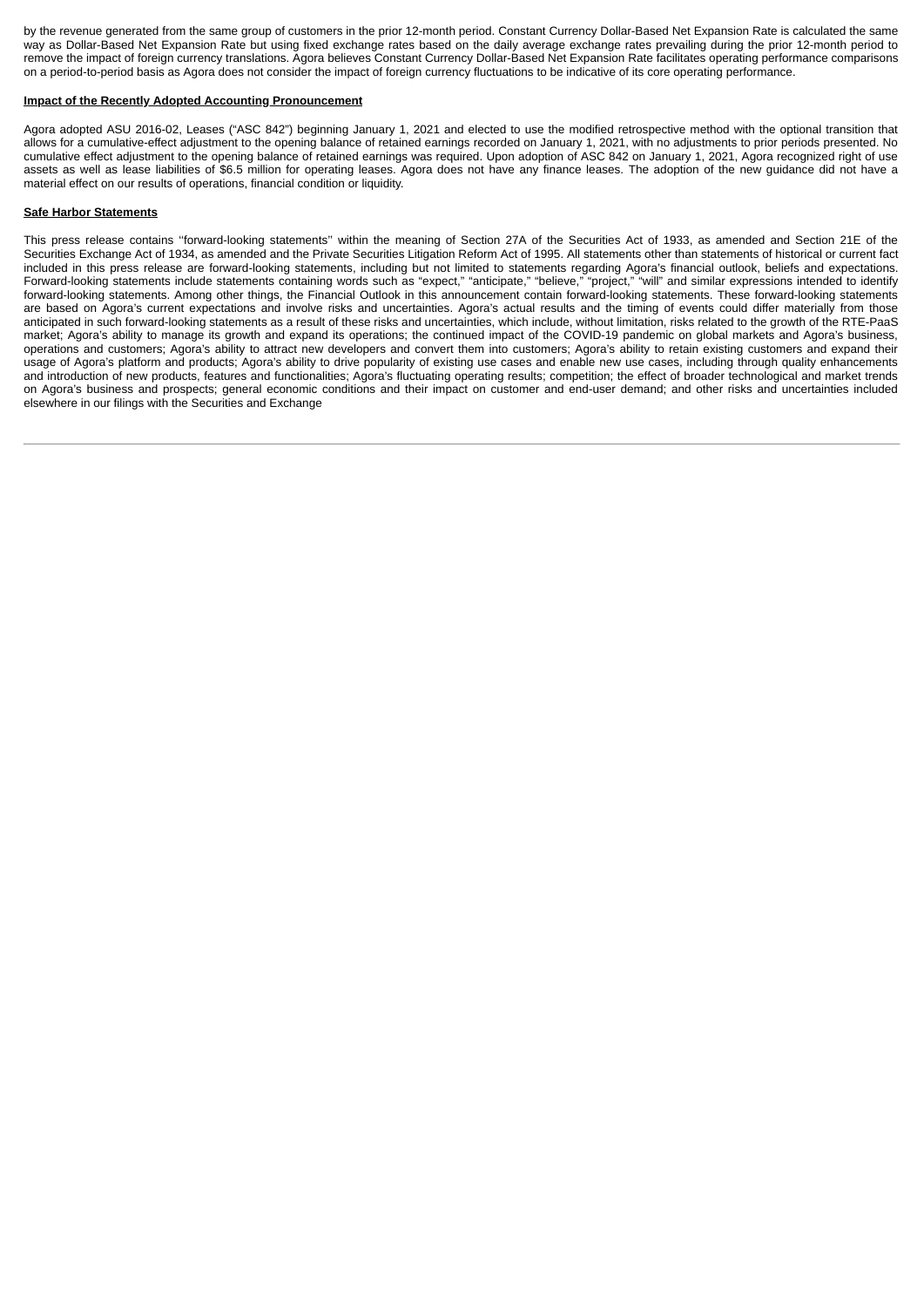Commission, including, without limitation, the final prospectus related to the IPO filed with the SEC on June 26, 2020. You are cautioned not to place undue reliance on these forward-looking statements, which speak only as of the date of this press release. All forward-looking statements are qualified in their entirety by this cautionary statement, and Agora undertakes no obligation to revise or update any forward-looking statements to reflect events or circumstances after the date hereof.

# **About Agora**

Agora's mission is to make real-time engagement ubiquitous, allowing everyone to interact with anyone, in any app, anytime and anywhere. Agora's cloud platform provides developers simple, flexible and powerful application programming interfaces, or APIs, to embed real-time video, voice and chat experiences into their applications. Agora maintains dual headquarters in Shanghai, China and Santa Clara, California.

For more information, please visit: *www.agora.io*.

**Investor Contact**: Fionna Chen investor@agora.io

**Media Contact**: Suzanne Nguyen press@agora.io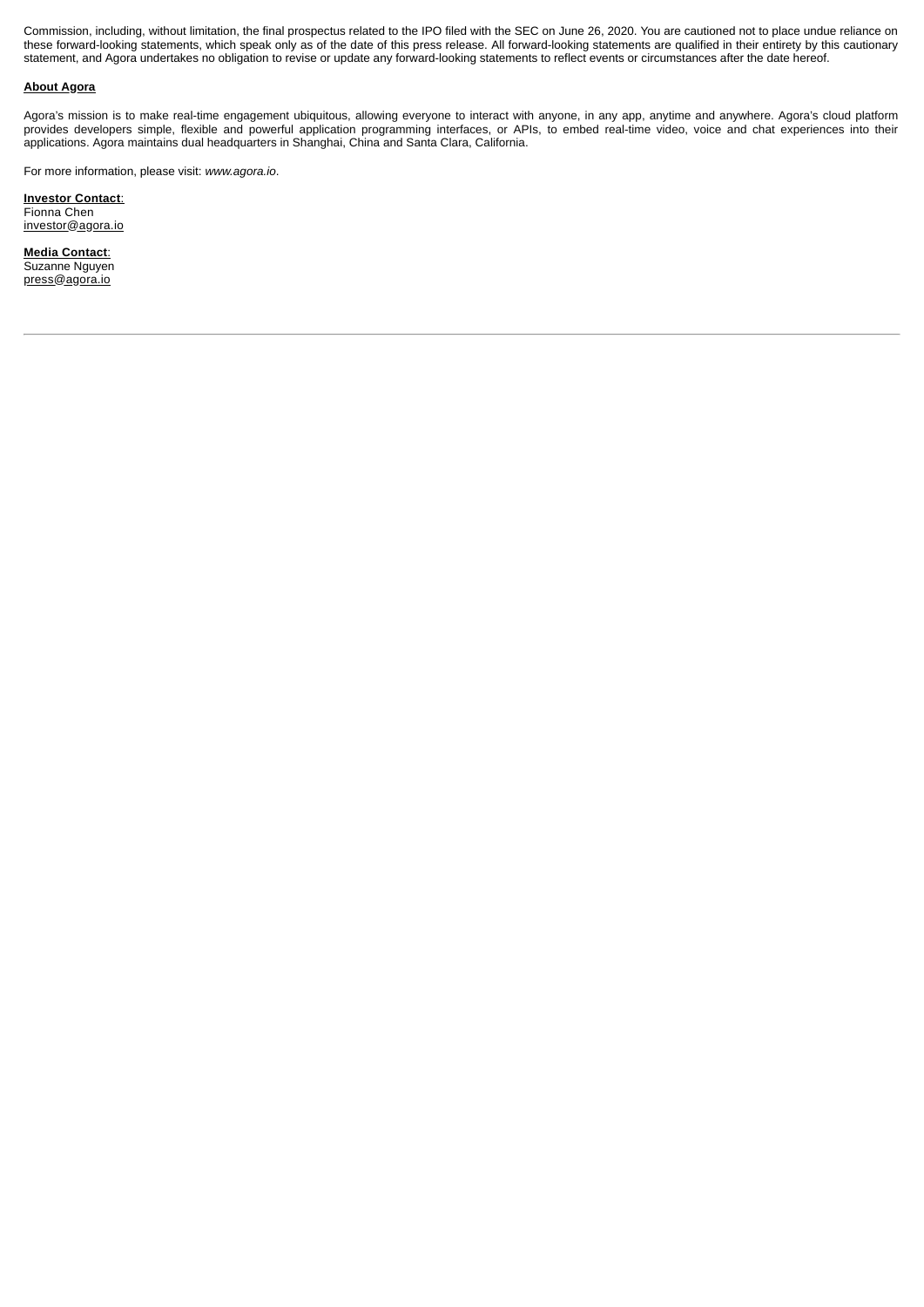#### **Agora, Inc. Condensed Consolidated Balance Sheets (Unaudited, in US\$ thousands)**

|                                                | As of        | As of        |
|------------------------------------------------|--------------|--------------|
|                                                | December 31, | December 31, |
|                                                | 2021         | 2020         |
| Assets                                         |              |              |
| Current assets:                                |              |              |
| Cash and cash equivalents                      | 285,668      | 111,218      |
| Short-term investments                         | 469,636      | 524,220      |
| Accounts receivable, net                       | 32,619       | 27,840       |
| Prepayments and other current assets           | 8,801        | 7,459        |
| Contract assets                                | 962          |              |
| Total current assets                           | 797,686      | 670,737      |
| Property and equipment, net                    | 19,194       | 16,754       |
| Operating lease right-of-use assets            | 7,436        |              |
| Intangible assets                              | 6,697        | 209          |
| Goodwill                                       | 56,142       | 3,089        |
| Long-term investments                          | 53,925       |              |
| Deferred tax assets                            |              | 511          |
| Other non-current assets                       | 3,919        | 1,604        |
| Total assets                                   | 944,999      | 692,904      |
| Liabilities and shareholders' equity           |              |              |
| <b>Current liabilities:</b>                    |              |              |
| Accounts payable                               | 5,309        | 7,721        |
| Advances from customers                        | 9,068        | 1,339        |
| Taxes payable                                  | 2,435        | 2,172        |
| Current operating lease liabilities            | 3,957        |              |
| Accrued expenses and other current liabilities | 53,034       | 25,075       |
| <b>Total current liabilities</b>               | 73,803       | 36,307       |
| Long-term payable                              | 495          | 82           |
| Long-term operating lease liabilities          | 3,452        |              |
| Deferred tax liabilities                       | 988          | 52           |
| <b>Total liabilities</b>                       | 78,738       | 36.441       |
| Shareholders' equity:                          |              |              |
| Class A ordinary shares                        | 37           | 33           |
| Class B ordinary shares                        | 8            | 8            |
| Additional paid-in-capital                     | 1,099,369    | 818,428      |
| Accumulated other comprehensive loss           | 3,149        | 1,941        |
| <b>Accumulated deficit</b>                     | (236, 302)   | (163, 947)   |
| Total shareholders' equity                     | 866,261      | 656,463      |
| Total liabilities and shareholders' equity     | 944,999      | 692,904      |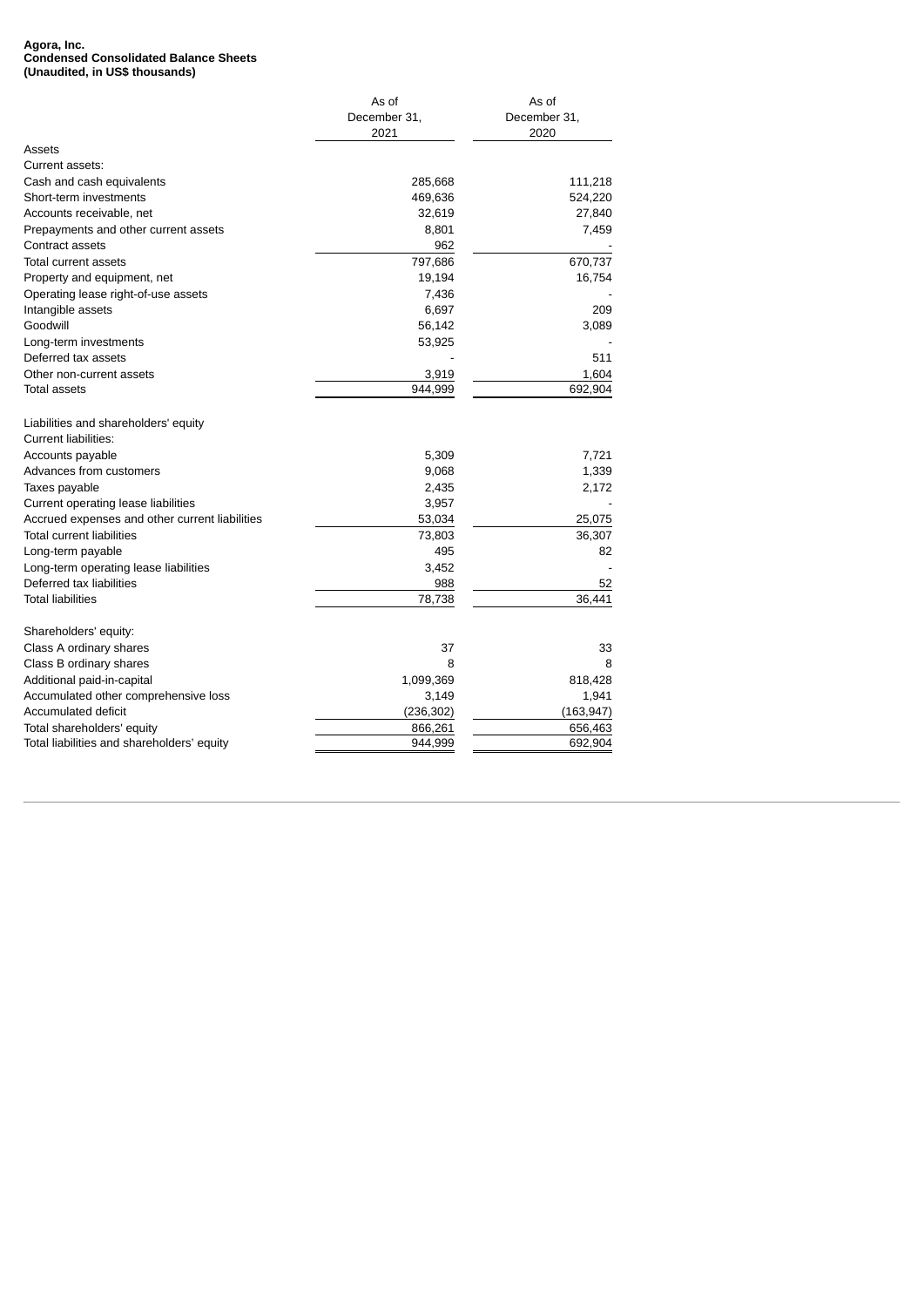#### **Agora, Inc. Condensed Consolidated Statements of Comprehensive Loss (Unaudited, in US\$ thousands, except share and per ADS amounts)**

|                                                                                                                   | Three Month Ended<br>December 31, |          | Year Ended           |            |
|-------------------------------------------------------------------------------------------------------------------|-----------------------------------|----------|----------------------|------------|
|                                                                                                                   | 2021                              | 2020     | December 31,<br>2021 | 2020       |
| Real-time engagement service revenues                                                                             | 37,709                            | 31,411   | 159,943              | 131,149    |
| Other revenues                                                                                                    | 2,677                             | 1,842    | 8,039                | 2,415      |
| <b>Total revenues</b>                                                                                             | 40,386                            | 33,253   | 167,982              | 133,564    |
| Cost of revenues                                                                                                  | 14,959                            | 13,157   | 63,975               | 47,199     |
| Gross profit                                                                                                      | 25,427                            | 20,096   | 104,007              | 86,365     |
| Operating expenses:                                                                                               |                                   |          |                      |            |
| Research and development                                                                                          | 28,779                            | 14,438   | 110,666              | 49,494     |
| Sales and marketing                                                                                               | 13,798                            | 7,437    | 46,276               | 25,724     |
| General and administrative                                                                                        | 9,338                             | 6,668    | 30,326               | 18,010     |
| Total operating expenses                                                                                          | 51,915                            | 28,543   | 187,268              | 93,228     |
| Other operating income                                                                                            | 1,728                             | 698      | 2,568                | 1,672      |
| Loss from operations                                                                                              | (24, 760)                         | (7, 749) | (80, 693)            | (5, 191)   |
| Exchange gain (loss)                                                                                              | 765                               | (31)     | 557                  | (65)       |
| Interest income                                                                                                   | 2,073                             | 1,527    | 8,353                | 2,704      |
| <b>Investment loss</b>                                                                                            | (692)                             |          | (1,659)              |            |
| Other income                                                                                                      | 1,597                             |          | 1,597                |            |
| Loss before income taxes                                                                                          | (21, 017)                         | (6, 253) | (71, 845)            | (2, 552)   |
| Income taxes                                                                                                      | (487)                             | 71       | (840)                | (562)      |
| Equity in income of affiliates                                                                                    | 329                               |          | 329                  |            |
| Net loss                                                                                                          | (21, 175)                         | (6, 182) | (72, 356)            | (3, 114)   |
| Less: cumulative undeclared dividends<br>on convertible redeemable preferred<br>shares                            |                                   |          |                      |            |
| Less: accretion on convertible<br>redeemable preferred shares to                                                  |                                   |          |                      | (6, 715)   |
| redemption value                                                                                                  |                                   |          |                      | (193, 466) |
| Net loss attributable to ordinary<br>shareholders                                                                 | (21, 175)                         | (6, 182) | (72, 356)            | (203, 295) |
| Other comprehensive loss:<br>Foreign currency translation<br>adjustments<br>Unrealized loss on available-for-sale | 425                               | 1,813    | 1,307                | 2,930      |
| debt securities                                                                                                   | (251)                             |          | (99)                 |            |
| Total comprehensive loss attributable to<br>ordinary shareholders                                                 | (21,001)                          | (4, 369) | (71,148)             | (200, 365) |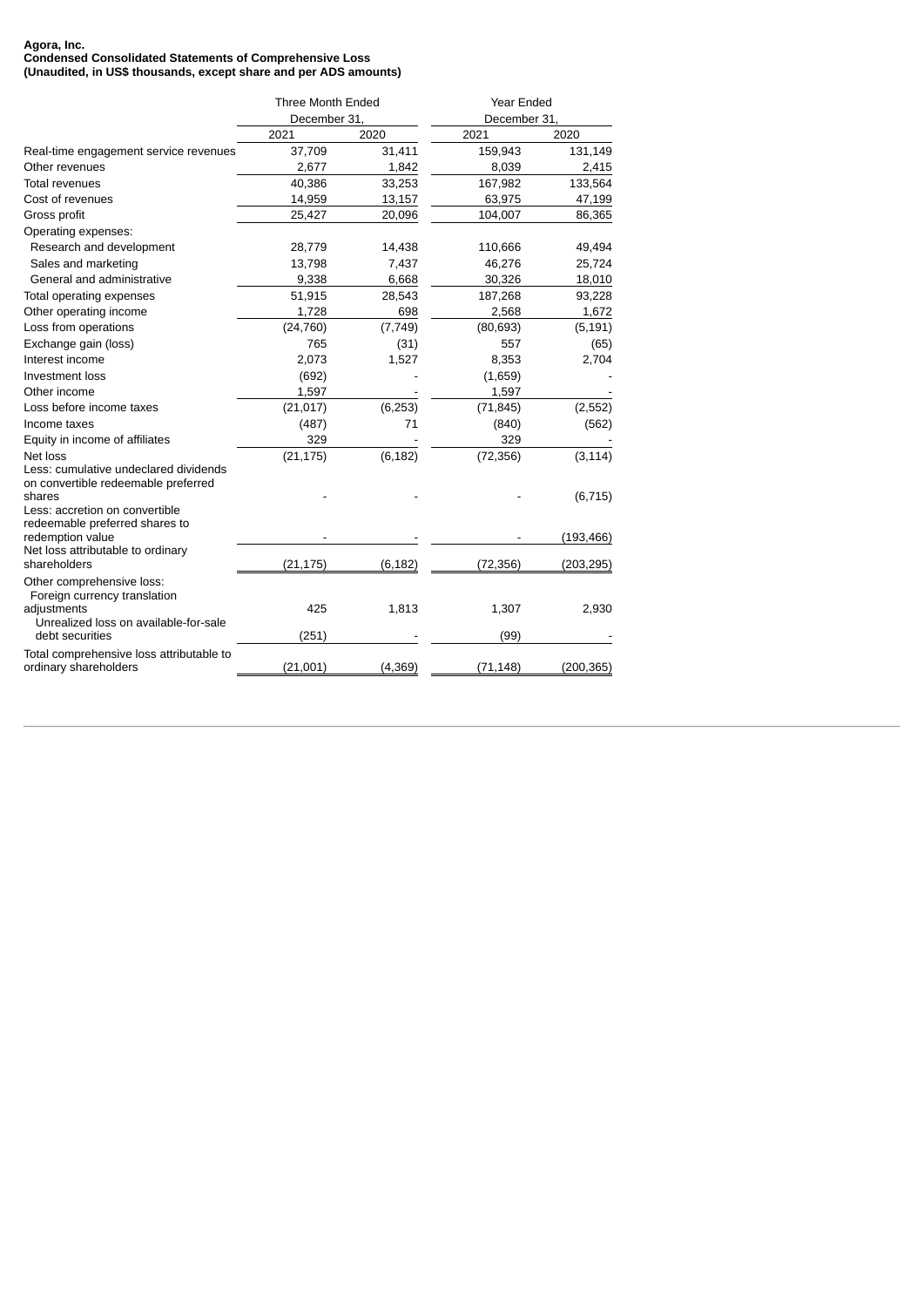| Net loss per ADS attributable to ordinary shareholders, basic and diluted                                                                                         | (0.19) | (0.06) | (0.66) | (3.02) |
|-------------------------------------------------------------------------------------------------------------------------------------------------------------------|--------|--------|--------|--------|
| Weighted-average shares used in computing net loss per ADS attributable to ordinary shareholders, basic and diluted 446,443,298408,001,638 440,864,190268,849,967 |        |        |        |        |
| Share-based compensation expenses* included in:                                                                                                                   |        |        |        |        |
| Cost of revenues                                                                                                                                                  | 423    | 18     | 879    | 357    |
| Research and development expenses                                                                                                                                 | 4.684  | 1.411  | 19.737 | 5.312  |

Sales and marketing expenses and the set of the set of the set of the set of the set of the set of the set of the set of the set of the set of the set of the set of the set of the set of the set of the set of the set of th General and administrative expenses and the series of the series of the series of the series of the series of the series of the series of the series of the series of the series of the series of the series of the series of

\* In the fourth quarter of 2020, Agora formally implemented the Venture Partners Plan, which is a new incentive plan that can be settled in shares or cash at the discretion of plan administrator. Therefore, \$3.4M accrued in prior quarters of 2020 were reclassified from cash bonus expenses to share-based compensation expenses to reflect the costs related to the new incentive plan.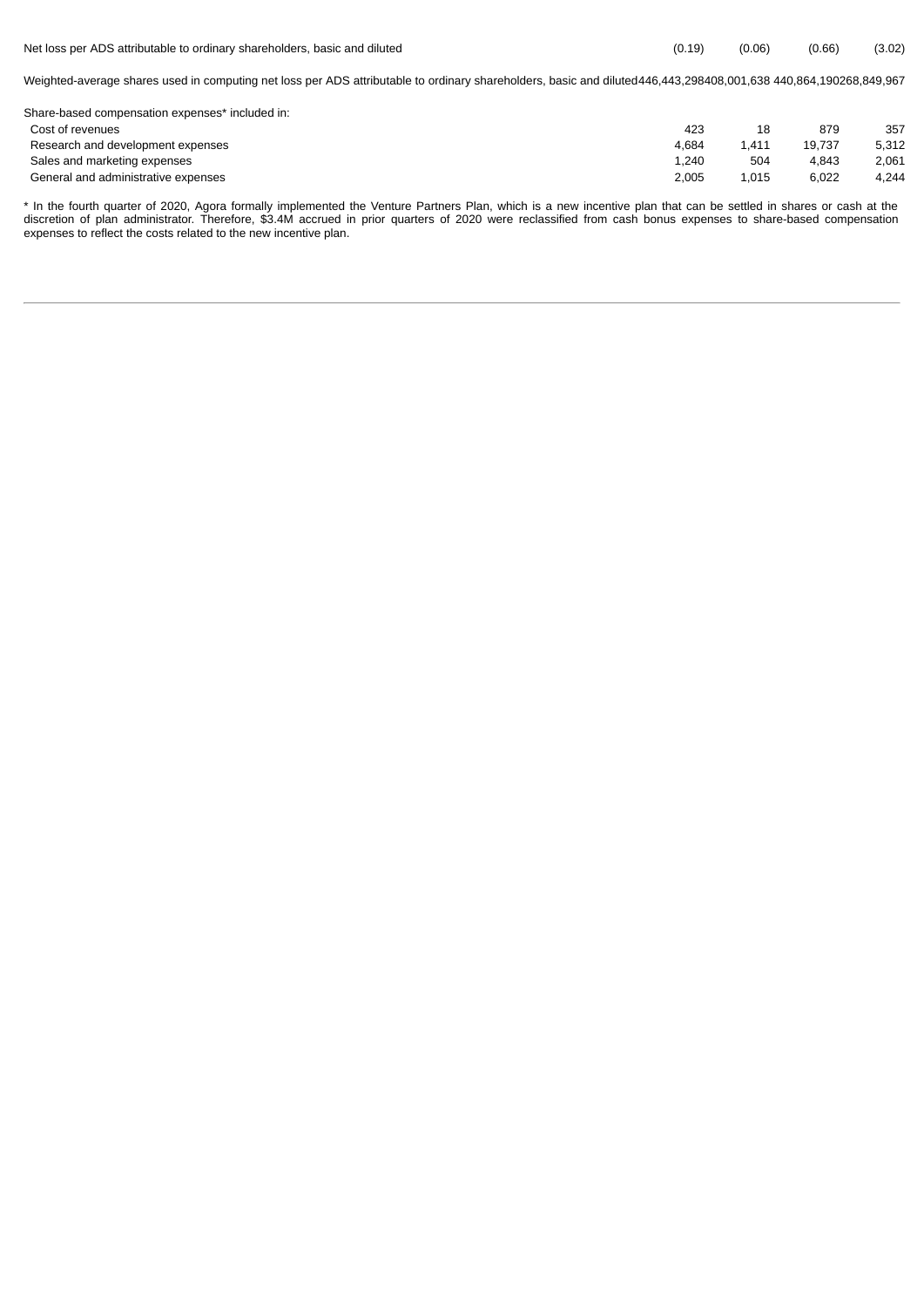#### **Agora, Inc. Condensed Consolidated Statements of Cash Flows (Unaudited, in US\$ thousands)**

|                                                                                                 | Three Month Ended |                        | Year Ended   |            |  |
|-------------------------------------------------------------------------------------------------|-------------------|------------------------|--------------|------------|--|
|                                                                                                 | December 31,      |                        | December 31, |            |  |
|                                                                                                 | 2021              | 2020                   | 2021         | 2020       |  |
| Cash flows from operating activities:                                                           |                   |                        |              |            |  |
| Net loss                                                                                        | (21, 175)         | (6, 182)               | (72, 356)    | (3, 114)   |  |
| Adjustments to reconcile net loss to net cash generated from<br>(used in) operating activities: |                   |                        |              |            |  |
| Share-based compensation expenses                                                               | 8,352             | 2,948                  | 31,481       | 11,974     |  |
| Depreciation of property and equipment                                                          | 2,303             | 1,514                  | 8,281        | 4,460      |  |
| Amortization of intangible assets                                                               | 578               |                        | 1,933        |            |  |
| Deferred tax expense                                                                            | 437               | 378                    | 238          | 378        |  |
| Amortization of right-of-use asset and interest on lease liabilities                            | 996               |                        | 3,724        |            |  |
| Change in the fair value of investments                                                         |                   | 33                     | 1,064        |            |  |
| Interest income on debt securities                                                              | (101)             |                        | (295)        |            |  |
| Equity in income of affiliates                                                                  | (263)             |                        | (329)        |            |  |
| Impairments of long-term investments                                                            | 626               |                        | 626          |            |  |
| Return on investment from equity affiliates                                                     | 329               |                        | 329          |            |  |
| Changes in assets and liabilities, net of effect of acquisition:                                |                   |                        |              |            |  |
| Accounts receivable                                                                             | 3,843             | 2,344                  | (3,685)      | (9,789)    |  |
| Contract assets                                                                                 | 33                |                        | (240)        |            |  |
| Prepayments and other current assets                                                            | (10)              | (910)                  | (907)        | (5, 140)   |  |
| Other non-current assets                                                                        | 171               | (93)                   | (128)        | (692)      |  |
| Accounts payable                                                                                | 742               | 864                    | (734)        | 1,755      |  |
| Advances from customers                                                                         | 999               | 151                    | 878          | 335        |  |
| Taxes payable                                                                                   | 887               | (715)                  | 155          | (450)      |  |
| Operating lease liabilities                                                                     | (1,023)           |                        | (3,995)      |            |  |
| Deferred income                                                                                 | (288)             |                        | (102)        |            |  |
| Accrued expenses and other liabilities                                                          | 7,614             | 1,635                  | 14,062       | 6,847      |  |
| Net cash generated from (used in) operating activities                                          | 5,050             | 1,967                  | (20,000)     | 6,564      |  |
| Cash flows from investing activities:                                                           |                   |                        |              |            |  |
| Purchase of short-term investments                                                              |                   | $(71,818)$ $(297,587)$ | (504, 563)   | (522, 730) |  |
| Proceeds from sale and maturity of short-term investments                                       | 150,706           |                        | 558,618      |            |  |
| Purchase of property and equipment                                                              | (2, 131)          | (3,347)                | (12,211)     | (12, 878)  |  |
| Purchase of intangible assets                                                                   | (20)              |                        | (263)        |            |  |
| Purchase of long-term investment                                                                | (1,732)           |                        | (48, 843)    |            |  |
| Cash paid for acquisition, net of cash received                                                 | (13,936)          | 556                    | (50, 566)    | 556        |  |
| Return of investment from equity affiliates                                                     | 138               |                        | 138          |            |  |
| Net cash generated from (used in) investing activities                                          | 61,207            | (300, 378)             | (57, 690)    | (535,052)  |  |
|                                                                                                 |                   |                        |              |            |  |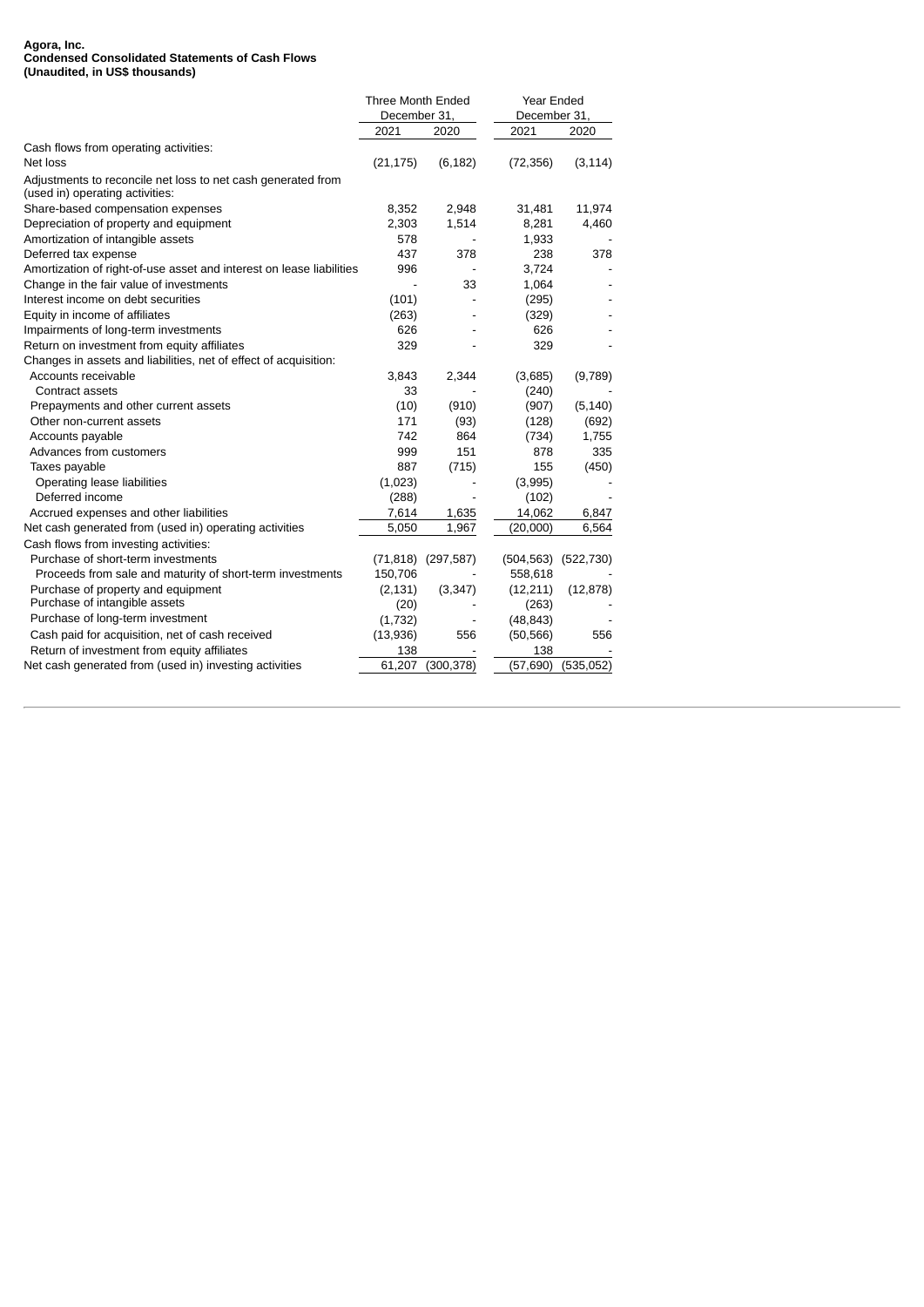| Cash flows from financing activities:                                                                                                 |                 |                 |         |         |
|---------------------------------------------------------------------------------------------------------------------------------------|-----------------|-----------------|---------|---------|
| Proceeds from the private placement, net of issuance costs paid                                                                       |                 |                 | 249,950 |         |
| Proceeds from issuance of Series C+ convertible redeemable preferred                                                                  |                 |                 |         |         |
| shares, net of the issuance costs of nil                                                                                              |                 |                 |         | 50,000  |
| Proceeds from the IPO and concurrent private placement, net of<br>underwriter discounts and commissions and other offering costs paid |                 | (277)           |         | 483,628 |
| Proceeds from exercise of employees' share options                                                                                    | 208             | 10              | 2,042   | 10      |
| Payment of financing cost                                                                                                             | (55)            |                 | (55)    |         |
| Net cash provided by (used in) financing activities                                                                                   | 153             | (267)           | 251,937 | 533,638 |
| Effect of foreign exchange rate changes on cash, cash equivalents and                                                                 |                 |                 |         |         |
| restricted cash                                                                                                                       | 9               | 114             | 279     | 465     |
| Net increase (decrease) in cash, cash equivalents and restricted cash                                                                 |                 | 66,419(298,564) | 174,526 | 5,615   |
| Cash, cash equivalents and restricted cash at beginning of period *                                                                   | 219,405 409,862 |                 | 111,298 | 105,683 |
| Cash, cash equivalents and restricted cash at end of period **                                                                        | 285,824 111,298 |                 | 285,824 | 111,298 |
| Supplemental disclosure of cash flow information:                                                                                     |                 |                 |         |         |
| Income taxes paid                                                                                                                     |                 |                 | 966     | 742     |
| Cash payments included in the measurement of operating lease liabilities                                                              | 1,023           |                 | 3,995   |         |
| Right-of-use assets obtained in exchange for operating lease obligations                                                              | 664             |                 | 4,300   |         |
| Non-cash financing and investing activities:                                                                                          |                 |                 |         |         |
| Accretion to redemption value of convertible redeemable preferred shares                                                              |                 |                 |         | 193,466 |
| Deposits utilized for employees' share option exercises                                                                               |                 | (339)           |         | (339)   |
| Payables for property and equipment                                                                                                   | 373             | 2,293           | 373     | 2,293   |
| Payables for acquisition                                                                                                              |                 | 3,150           | 4,603   | 3,150   |
| Proceeds receivable from exercise of employees' share options                                                                         | 329             | 612             | 329     | 612     |
| Payables for financing cost                                                                                                           | 2,234           |                 | 2,234   |         |
| Payables for long-term investment                                                                                                     |                 |                 | 5,490   |         |
| * includes restricted cash balance                                                                                                    | 156             | 80              | 80      | 80      |
| ** includes restricted cash balance                                                                                                   | 156             | 80              | 156     | 80      |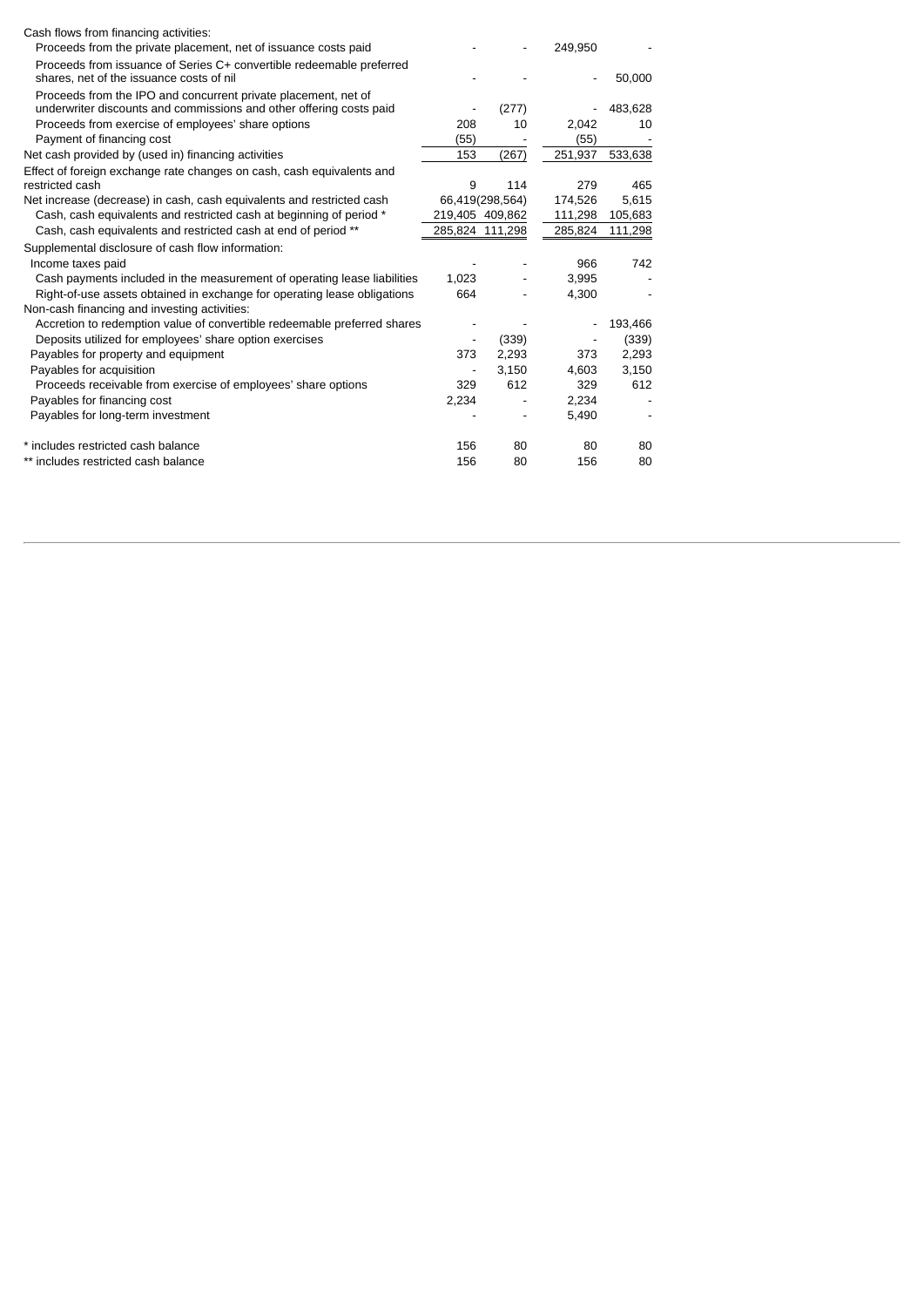#### **Agora, Inc. Reconciliation of GAAP to Non-GAAP Measures (Unaudited, in US\$ thousands, except share and per ADS amounts)**

|                                                        | Three Month Ended<br>December 31, |            | Year Ended<br>December 31, |           |  |
|--------------------------------------------------------|-----------------------------------|------------|----------------------------|-----------|--|
|                                                        |                                   |            |                            |           |  |
|                                                        | 2021                              | 2020       | 2021                       | 2020      |  |
| <b>GAAP net loss</b>                                   | (21, 175)                         | (6, 182)   | (72, 356)                  | (3, 114)  |  |
| Add:                                                   |                                   |            |                            |           |  |
| Share-based compensation expenses                      | 8,352                             | 2,948      | 31,481                     | 11,974    |  |
| Acquisition related expenses                           | 425                               |            | 5,780                      |           |  |
| Amortization expenses of acquired intangible assets    | 556                               |            | 1,861                      |           |  |
| Income tax related to acquired intangible assets       | (84)                              |            | (283)                      |           |  |
| Non-GAAP net (loss) income                             | (11,926)                          | (3,234)    | (33,517)                   | 8,860     |  |
| Net loss                                               | (21, 175)                         | (6, 182)   | (72, 356)                  | (3, 114)  |  |
| Excluding:                                             |                                   |            |                            |           |  |
| Exchange gain (loss)                                   | 765                               | (31)       | 557                        | (65)      |  |
| Interest income                                        | 2,073                             | 1,527      | 8,353                      | 2,704     |  |
| Investment loss                                        | (692)                             |            | (1,659)                    |           |  |
| Other income                                           | 1,597                             |            | 1,597                      |           |  |
| Equity in income of affiliates                         | 329                               |            | 329                        |           |  |
| Income taxes                                           | (487)                             | 71         | (840)                      | (562)     |  |
| Depreciation of property and equipment                 | 2,303                             | 1,514      | 8,281                      | 4,460     |  |
| Share-based compensation expenses                      | 8,352                             | 2,948      | 31,481                     | 11,974    |  |
| Acquisition related expenses                           | 425                               |            | 5,780                      |           |  |
| Amortization expenses of acquired intangible assets    | 556                               |            | 1,861                      |           |  |
| <b>Adjusted EBITDA</b>                                 | (13,124)                          | (3,287)    | (33,290)                   | 11,243    |  |
| Net cash generated from (used in) operating activities | 5,050                             | 1,967      | (20,000)                   | 6,564     |  |
| Purchase of property and equipment                     | (2, 131)                          | (3,347)    | (12,211)                   | (12, 878) |  |
| Free Cash Flow                                         | 2,919                             | (1,380)    | (32, 211)                  | (6, 314)  |  |
| Net cash generated from (used in) investing activities | 61,207                            | (300, 378) | (57,690)                   | (535,052) |  |
| Net cash provided by (used in) financing activities    | 153                               | (267)      | 251,937                    | 533,638   |  |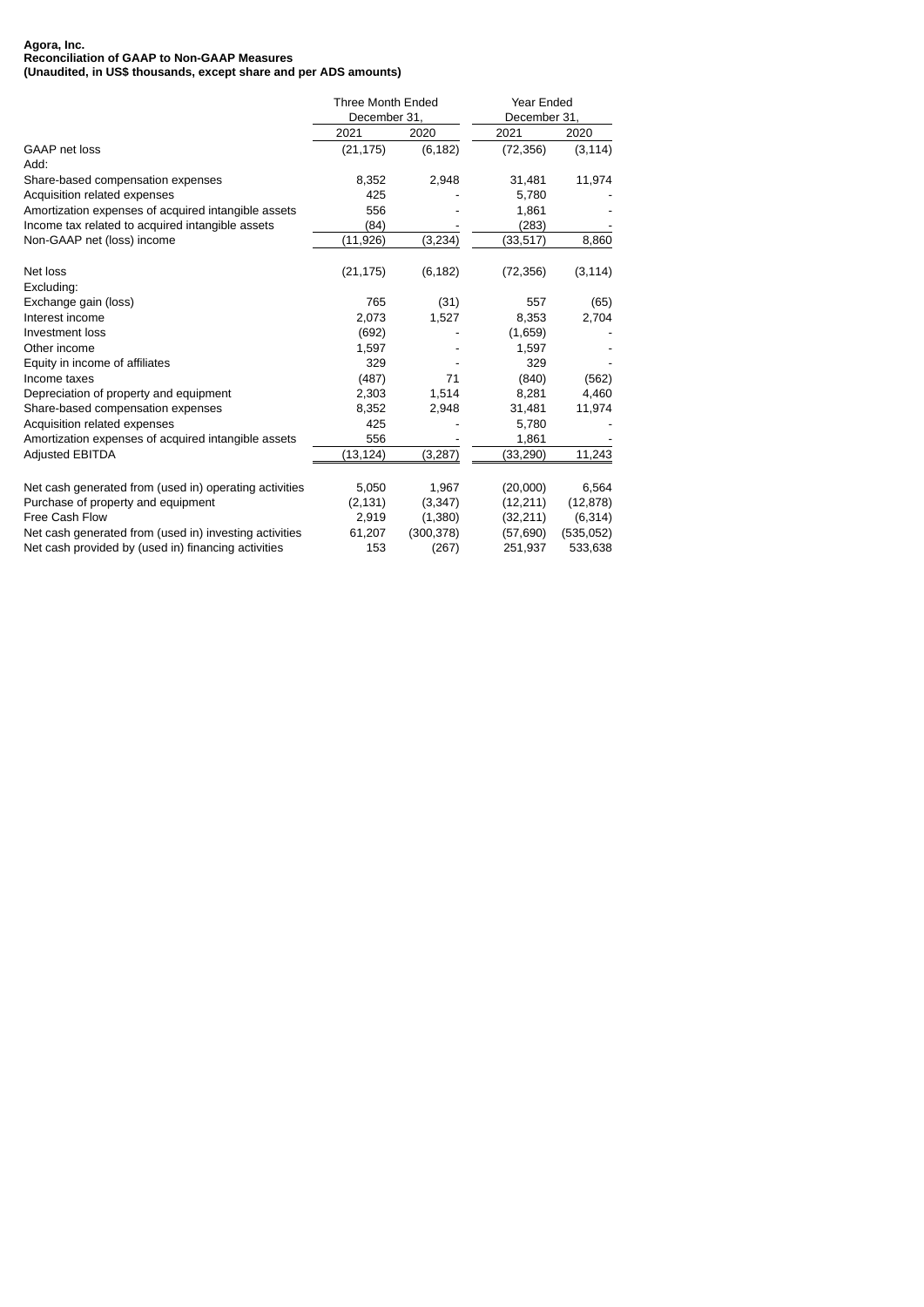# <span id="page-18-0"></span>February 22, 2022

SANTA CLARA, Calif. – (Globe Newswire) – Agora, Inc. (NASDAQ: API) ("Agora"), a pioneer and leading platform for real-time engagement APIs, today announced that its board of directors (the "Board") has authorized a share repurchase program under which Agora may repurchase up to US\$200 million of its Class A ordinary shares in the form of American depositary shares over the next 12 months, subject to relevant rules under the Securities Exchange Act of 1934, as amended, and Agora's insider trading policy.

"The share repurchase program demonstrates the Board's confidence in the fundamentals, strategies and long-term growth potential of Agora," commented Tony Zhao, founder, chairman, and CEO of Agora. "It reflects our commitment to enhancing shareholder value, and our strong cash position will enable us to continue to invest in our technology and business expansion at the same time."

The share repurchases may be made from time to time in the open market at prevailing market prices, in privately negotiated transactions, in block trades and/or through other legally permissible means, depending on market conditions and in accordance with applicable rules and regulations. The Board will review the share repurchase program periodically and may authorize adjustment of its terms and size or suspend or discontinue the program. Agora expects to fund repurchases made under this program from its existing cash balance.

# **Safe Harbor Statements**

This press release contains "forward-looking statements" within the meaning of Section 27A of the Securities Act of 1933, as amended and Section 21E of the Securities Exchange Act of 1934, as amended and the Private Securities Litigation Reform Act of 1995. All statements other than statements of historical or current fact included in this press release are forward-looking statements, including but not limited to statements regarding Agora's financial outlook, beliefs and expectations. Forward-looking statements include statements containing words such as "expect," "anticipate," "believe," "project," "will" and similar expressions intended to identify forward-looking statements. These forward-looking statements are based on Agora's current expectations and involve risks and uncertainties. Agora's actual results and the timing of events could differ materially from those anticipated in such forward-looking statements as a result of these risks and uncertainties, which include, without limitation, risks related to the growth of the RTE-PaaS market; Agora's ability to manage its growth and expand its operations; the continued impact of the COVID-19 pandemic on global markets and Agora's business, operations and customers; Agora's ability to attract new developers and convert them into customers; Agora's ability to retain existing customers and expand their usage of Agora's platform and products; Agora's ability to drive popularity of existing use cases and enable new use cases, including